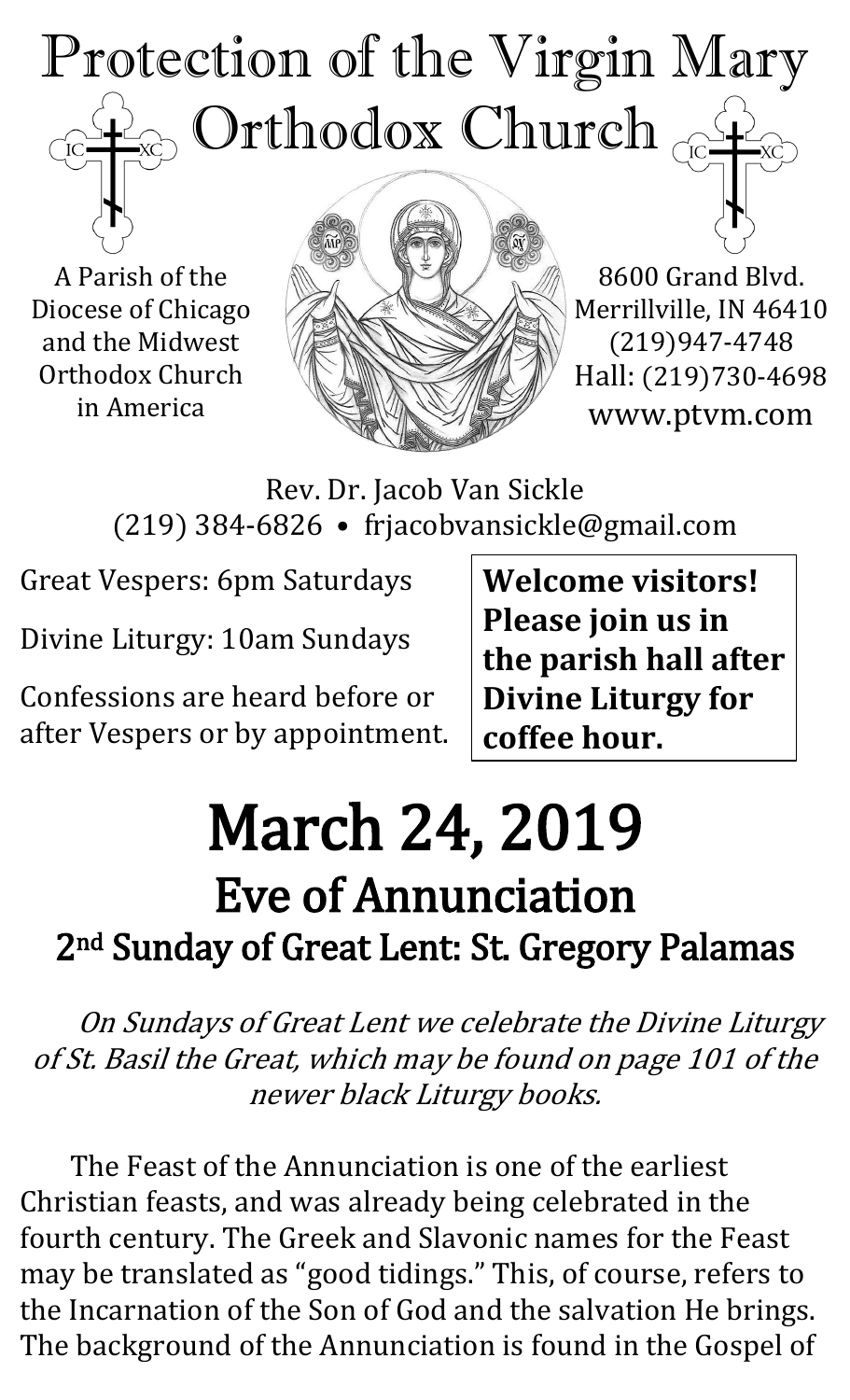Saint Luke (1:26-38). The troparion describes this as the "beginning of our salvation, and the revelation of the eternal mystery," for on this day the Son of God became the Son of Man.

There are two main components to the Annunciation: the message itself, and the response of the Virgin. The message fulfills God's promise in the Old Testament to send a Redeemer. The prophets hinted at His coming, which they saw dimly, but the Archangel Gabriel now proclaims that the promise is about to be fulfilled.

The Archangel Gabriel was sent by God to Nazareth in Galilee. There he spoke to the undefiled Virgin who was betrothed to Saint Joseph: "Hail, you who are highly favored, the Lord is with you: blessed are you among women. And behold, you shall conceive in your womb and bring forth a son and shall call his name Jesus. He shall be great and shall be called the Son of the Most High: and the Lord God shall give to Him the throne of His father David: And He shall reign over the house of Jacob forever; and of His kingdom there shall be no end."

Then said Mary to the angel, "How shall this be, seeing I know not a man?" (Luke 1:34).

"And the angel answered and said unto her, 'The Holy Spirit shall come upon you, and the power of the Most High shall overshadow you: therefore also that which shall be born of you shall be called the Son of God. And, behold, your cousin Elisabeth has also conceived a son in her old age: and this is the sixth month with her, who was called barren. For with God nothing shall be impossible.' And Mary said, 'Behold the handmaid of the Lord; be it unto me according to your word.' And the angel departed from her." (Luke 1:35-38)

The Annunciation falls during Great Lent, but it is always celebrated with great joy. It is one of the two days of Great Lent on which the fast is relaxed and fish is permitted (Palm Sunday is the other).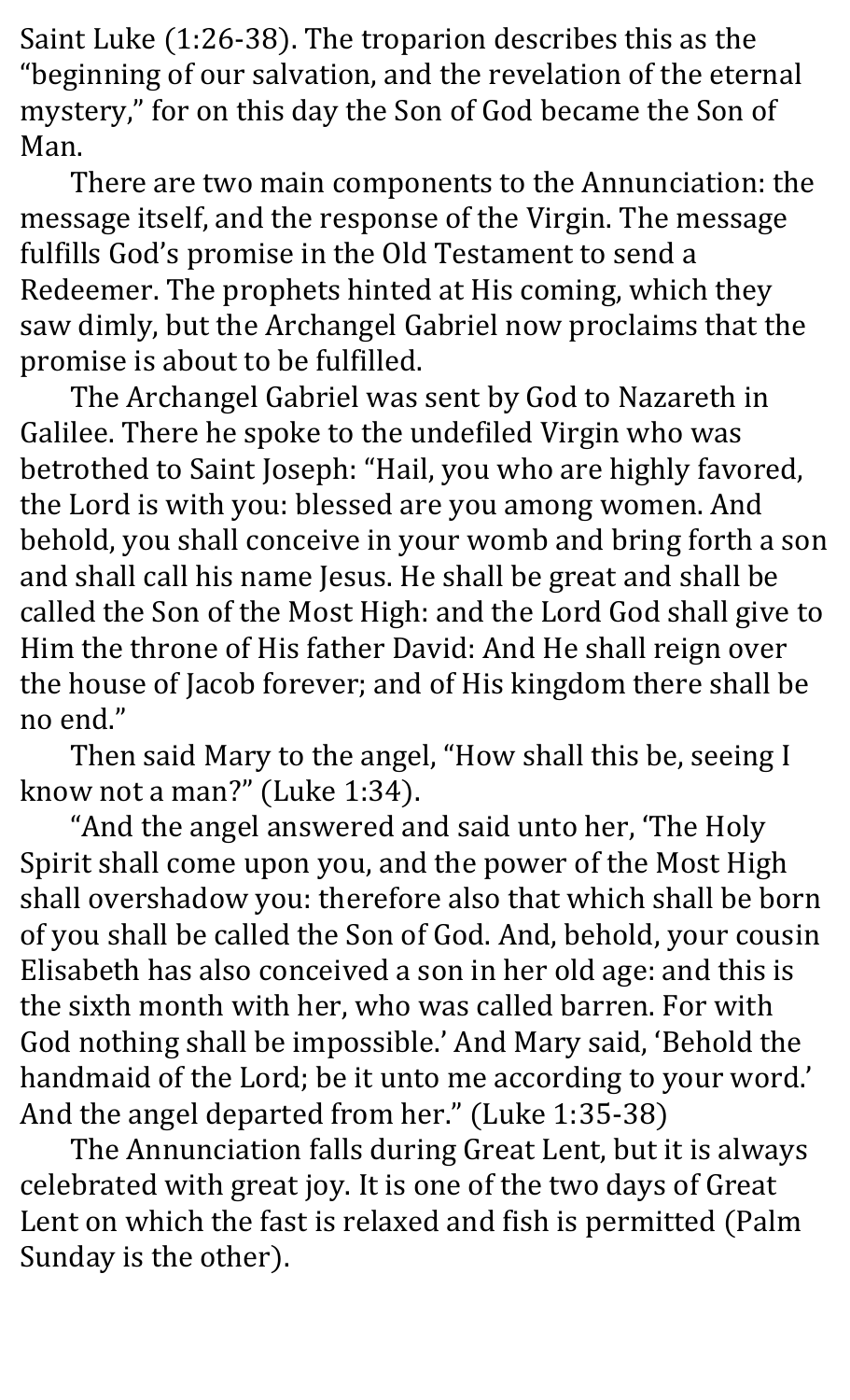#### HYMNS OF THE DAY

#### Tone 2 – Resurrectional Troparion

When You descended to death, O Life Immortal, You slew hell with the splendor of Your Godhead. And when from the depths You raised the dead, all the powers of heaven cried out:// "O Giver of life, Christ our God, glory to You!"

#### Tone 4 – Troparion for Annunciation

Today is the prelude of joy for the universe. Let us anticipate the feast and celebrate with exultation:

"Gabriel is on his way to announce the glad tidings to the Virgin;

he is ready to cry out in fear and wonder:// 'Rejoice, O Full of Grace, the Lord is with you!'"

#### Tone 2 – Resurrectional Kontakion

Hell became afraid, almighty Savior,

seeing the miracle of Your Resurrection from the tomb!

The dead arose! Creation with Adam beheld this and rejoiced with You,//

and the world, my Savior, praises You forever.

## Tone 8 – Kontakion for Annunciation

You are the beginning of salvation for all of us on earth, Virgin Mother of God.

For the great Archangel Gabriel, God's minister, was sent from heaven to stand before you to bring you joy://

Therefore, we all cry to you: "Rejoice, O unwedded Bride!"

## SCRIPTURE READINGS

## Epistle: Hebrews 1.10-2.3

Brethren: God says of the Son, "You, Lord, in the beginning laid the foundation of the earth, and the heavens are the work of Your hands. They will perish, but You remain; and they will all grow old like a garment; like a cloak You will fold them up, and they will be changed. But You are the same, and Your years will not fail."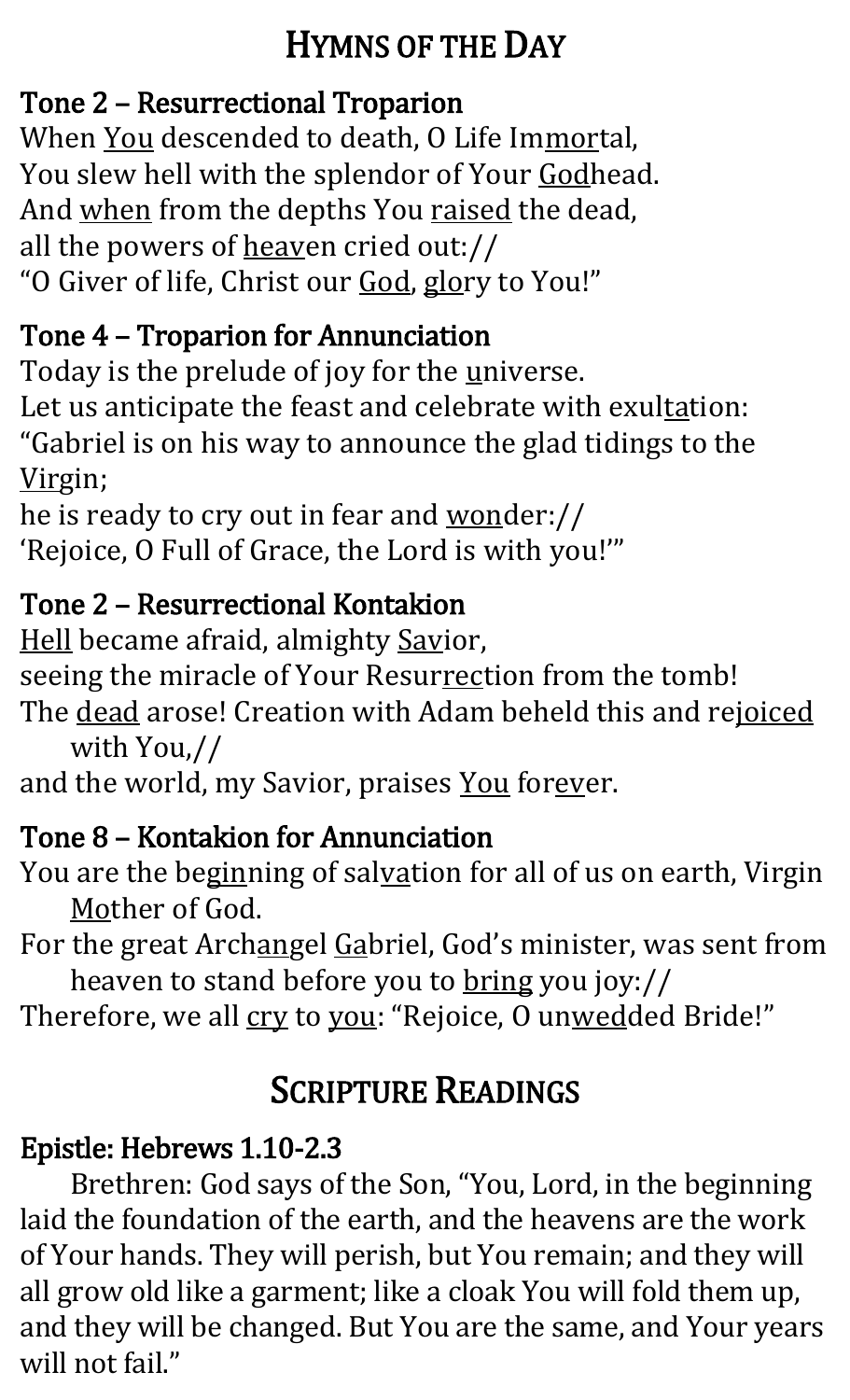But to which of the angels has He ever said: "Sit at My right hand, till I make Your enemies Your footstool"? Are they not all ministering spirits sent forth to minister for those who will inherit salvation?

Therefore, we must give the more earnest heed to the things we have heard, lest we drift away. For if the word spoken through angels proved steadfast, and every transgression and disobedience received a just reward, how shall we escape if we neglect so great a salvation, which at the first began to be spoken by the Lord, and was confirmed to us by those who heard Him?

#### Gospel: Mark 2.1-12

At that time, Jesus entered Capernaum, and it was heard that He was in the house. Immediately many gathered together, so that there was no longer room to receive them, not even near the door. And He preached the word to them.

Then they came to Him, bringing a paralytic who was carried by four men. And when they could not come near Him because of the crowd, they uncovered the roof where He was. So when they had broken through, they let down the bed on which the paralytic was lying.

When Jesus saw their faith, He said to the paralytic, "Son, your sins are forgiven you."

And some of the scribes were sitting there and reasoning in their hearts, "Why does this Man speak blasphemies like this? Who can forgive sins but God alone?"

But immediately, when Jesus perceived in His spirit that they reasoned thus within themselves, He said to them, "Why do you reason about these things in your hearts? Which is easier, to say to the paralytic, 'Your sins are forgiven you,' or to say, 'Arise, take up your bed and walk'? But that you may know that the Son of Man has power on earth to forgive sins" – He said to the paralytic, "I say to you, arise, take up your bed, and go to your house."

Immediately he arose, took up the bed, and went out in the presence of them all, so that all were amazed and glorified God, saying, "We never saw anything like this!"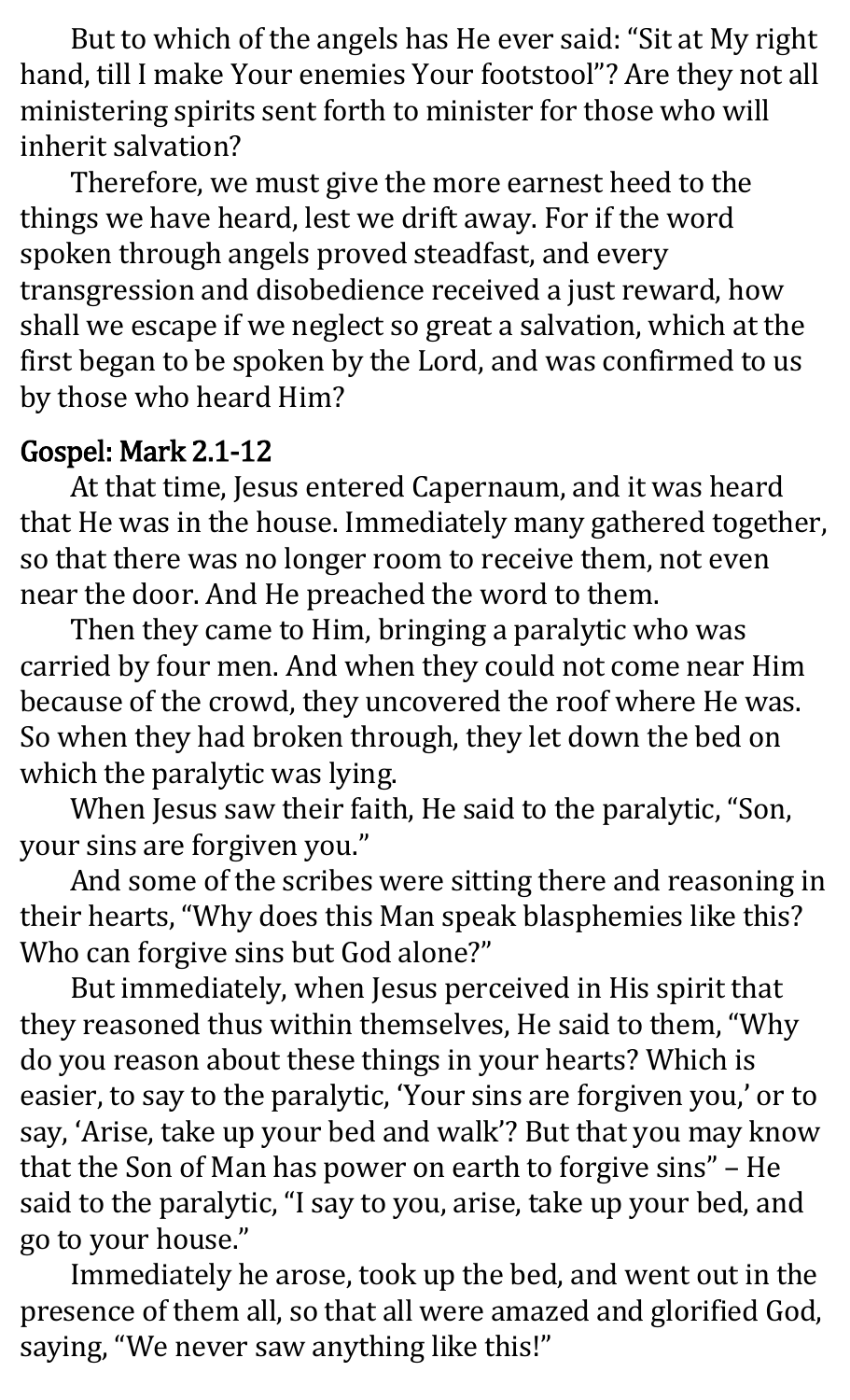#### WE REMEMBER IN PRAYER

| <b>N.Dep.</b> Anthony Leone        |           | Nikit  |
|------------------------------------|-----------|--------|
| David Envall                       |           | Wass   |
| Debra Caravana                     |           | John   |
| Anna Vahary                        |           | Ann I  |
| Chris Velo                         |           | Carl I |
| <b>Ev.Mem.</b> Velko Evanoff ('36) |           | Micha  |
| Sava Prow ('47)                    |           | Joy L  |
| John Kulik ('69)                   |           | Zorka  |
| Health &                           | Gilbert   |        |
| Salvation:                         | Carol     |        |
| Protopr. George                    | Peter     |        |
| Mat. Anna                          | Janie     |        |
| Archpr. Peter                      | Tom       |        |
| Archpr. John                       | Elizabeth |        |
| Pr. John                           | Tina      |        |
| Pr. Christopher                    | Adam      |        |
| Mat. Jennifer                      | Myah      |        |
| Andrew                             | Margaret  |        |
| Gideon                             | Diane     |        |
| Kevin                              | Madelin   |        |
| $\mathsf{lon}$                     | Villian   |        |
| Tanya                              | Deborah   |        |
| Kimberly                           | Claudia   |        |
| Gail                               | John      |        |
| William                            | Carisa    |        |
| Jovan                              | Natalia   |        |
| Charles                            | Elizabeth |        |
| <b>Barbara</b>                     | Tom       |        |
| Theodore                           | Paul      |        |
| Michael                            | Alexander |        |
| Julia                              | Darlene   |        |
| Warren                             | Kristin   |        |
| Loretta                            | Mitchel   |        |

a Hrischuk ('70) el Carnegie ('84) Mosak ('88) Morosko ('99) Naum (2007) ael Shendrick Sr. epper a Delich Brittany Jennifer David Roger Tina Chris Benjamin Juliana Joseph Cathy Laurie Lennox Laila Richard Paula Christopher Brian Jennifer Janet Nicholas Kevin Barbara Thomas Allyson Daniel

\*If you know someone who needs prayer, please give their name to Fr Jacob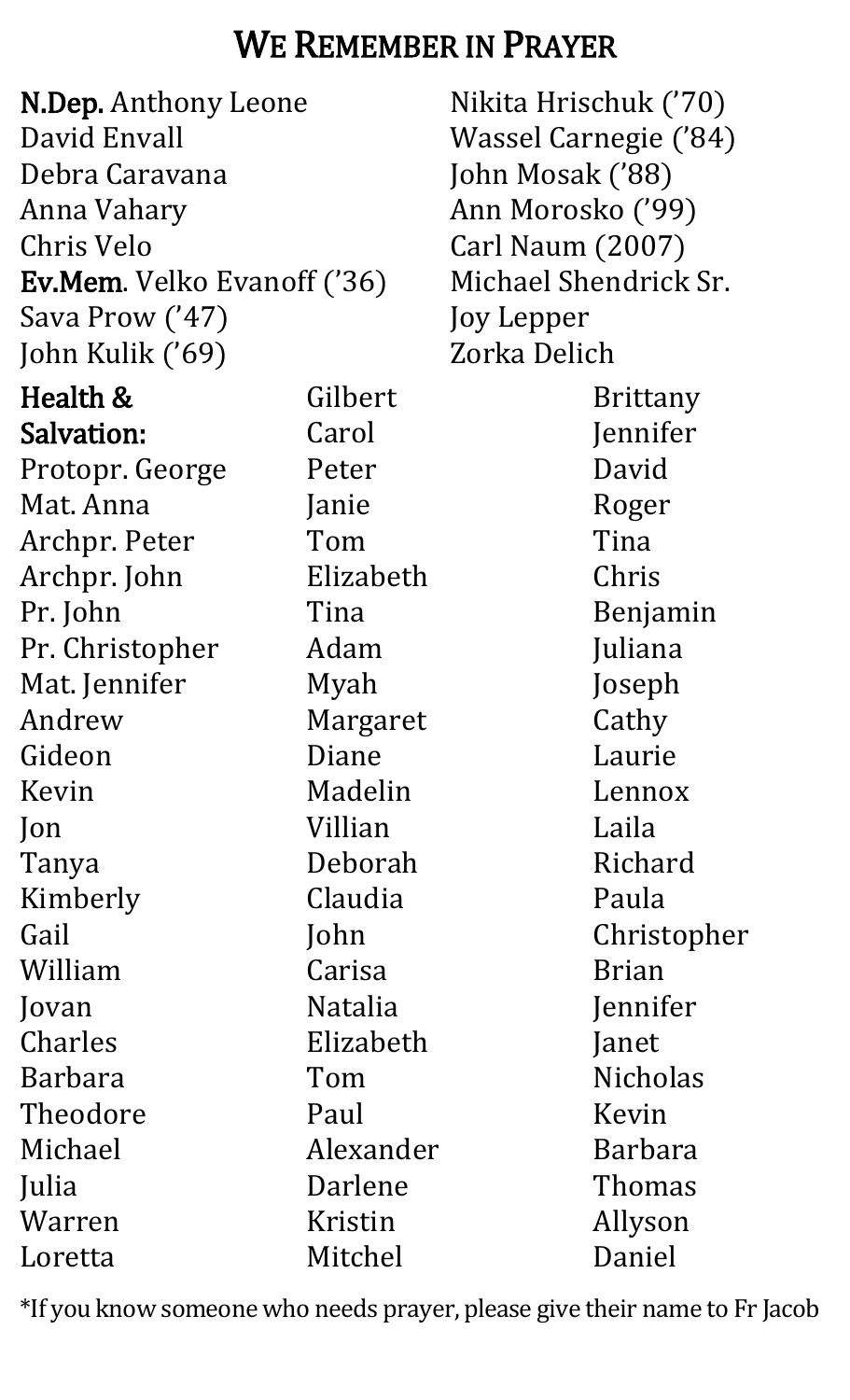*Do not say, 'The Bible is for monks. am I turning my child into a monk?' No! It is not necessary for him to be a monk. Make him into a Christian! Why are you afraid of something so good? It is necessary for everyone to know Scriptural teachings, and this is especially true for children.*

- St. John Chrysostom

#### ANNOUNCEMENTS

 $\overline{a}$ 

This evening we host His Grace, Bishop Paul, and the clergy and faithful of the Chicago Deanery for the first Mission Vespers of 2019. The service starts @ 6pm, followed by a meal. Come get to know our fathers, brothers and sisters in the Chicago area. If you are able, please stay after coffee hour a bit to help us prepare for our guests. See Nick for tasks that need doing.

We have two more Soul Saturdays coming up. Liturgy will be at the Church on March 30 and at the Cemetery Chapel on April 6. At these Divine Liturgies we pray for all of our departed loved ones. When you come, write out a list of your departed and give them to Fr Jacob to be remembered.

O-Club is hosting a Trivia Night fundraiser at St. Mary's Center on Friday, May 3 to support Meals-on-Wheels and its other outreach endeavors. Please help us spread the word! Come and play, or sign up as a volunteer to help us make it as fun and successful as possible.

#### Mark your calendars:

- Mar 25: Divine Liturgy for the Feast of Annunciation at Descent of the Holy Ghost @ 10am
- Mar 27: Presanctified Liturgy @ 6pm
- Mar 29: Presanctified Liturgy @ 10am Presanctified at Descent of the Holy Ghost @ 6pm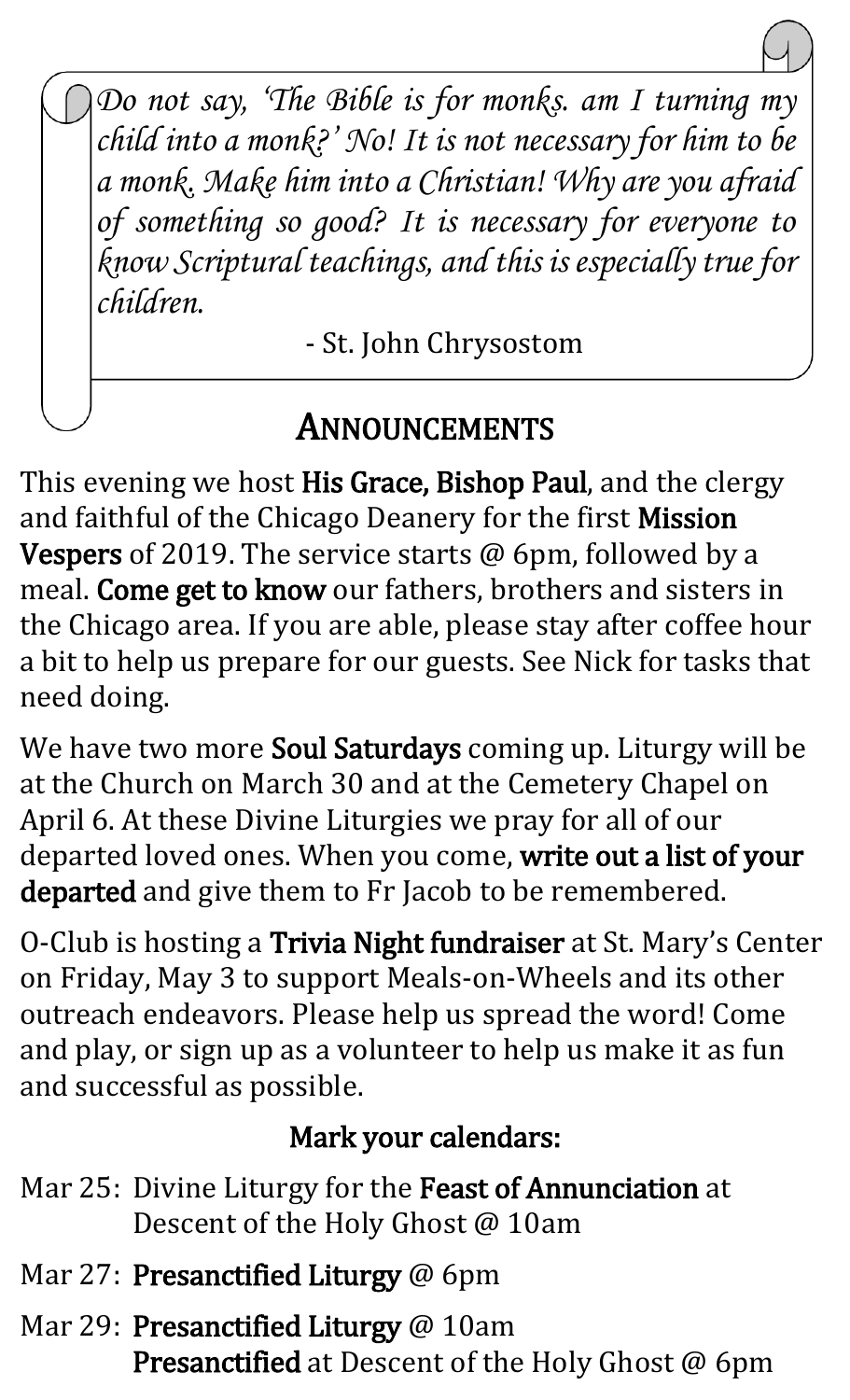Mar 30: Liturgy for the Departed @ 10am

- Mar 31: Mission Vespers at Archangel Michael Church in Burbank, IL @ 6pm
- Apr 7: Mission Vespers at Holy Resurrection Church in Palatine, IL @ 6pm
- May 3: O-Club Trivia Night to benefit Meals on Wheels of Northwest Indiana

#### Last Week's Offerings to the Lord:

General Fund: \$887 Mortgage: \$363

#### Fasting from "Being Busy" During Lent by His Grace, our Bishop Paul

One of the main struggles faced by families during Lent is the conflict that seems to exist between Lenten expectations and the busy demands of daily family life. It seems as if we try and cram Lenten practices, such as increased service attendance, charitable activity, and youth retreats, into a schedule that maintains the same level of involvement in school-related commitments (sports, music lessons, school band, etc.).

I remember Archbishop Job of blessed memory once speaking about celebrating and attending church for feast days. He asked when families attended services, "Were we celebrating a feast, or just attending another busy activity?" I answered to myself that the experience was just another busy activity to fit into an already busy schedule.

Can families fast from being busy during Lent? This is not an easy question to answer. I know that for some sports events, if children don't attend the scheduled practices, they won't be permitted to play in regular games. And I know how often such activities, practices, and games conflict with Lenten services. I offer the following thoughts for your consumption and further reflection.